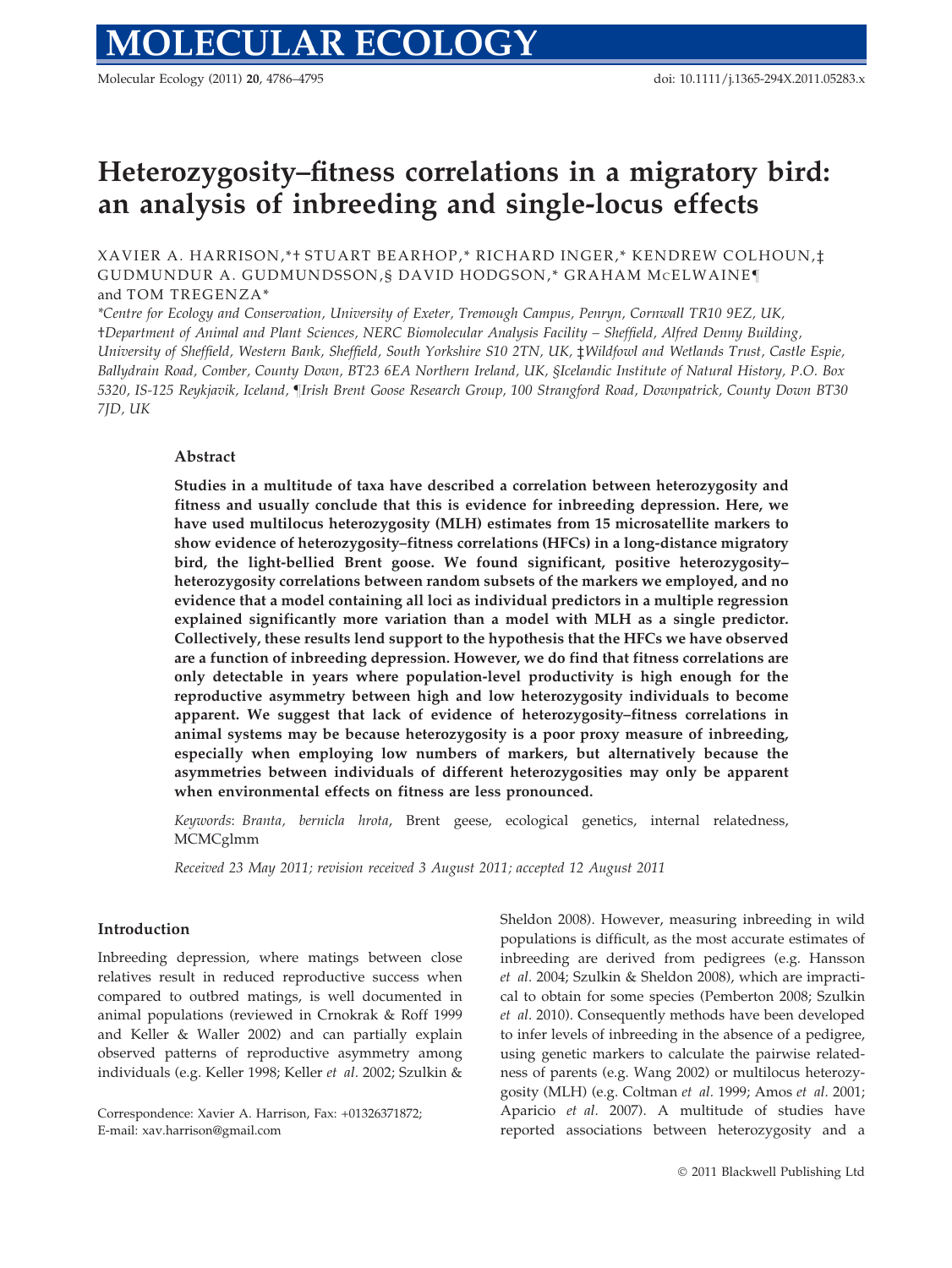measurable outcome of fitness such as survival (Acevedo-Whitehouse et al. 2003) and reproductive success (Amos et al. 2001), so-called heterozygosity–fitness correlations (HFCs, Balloux et al. 2004). Inbreeding depression is almost universally invoked as the reason for the observed HFCs in such studies (but see Hansson et al. 2004), but in fact there is a great deal of uncertainty as to what HFCs are actually measuring (Hansson & Westerberg 2002; Slate et al. 2004; Balloux et al. 2004; Szulkin et al. 2010). Balloux et al. (2004) provide convincing evidence that when using the number of neutral marker loci typical of most studies (i.e. 10–20), the correlation between heterozygosity and true inbreeding should be weak (see also Taylor et al. 2010), making it unlikely that all studies reporting HFCs are reporting a true effect of inbreeding. Moreover, Slate et al. (2004) showed that the strength of the correlation between heterozygosity and inbreeding is a function of both the mean and the variance of the level of inbreeding, as well as the number of loci used to derive such estimates. In summary, such relationships should be hard to detect if there is a low prevalence of inbreeding in a population and/or a small number of markers are used to investigate inbreeding. Overall et al. (2005) provided empirical evidence of the former, showing a weak heterozygosity– inbreeding association as a result of a low prevalence of inbreeding in Soay sheep (Ovis aries). In addition, Balloux et al. (2004) show through simulations that as the number of markers employed increases (up to 200), the strength of correlation between heterozygosity and inbreeding increases in a commensurate fashion. In reality, very few studies employ such a large number of markers (but see Slate et al. 2000). Consequently, many studies reporting significant HFCs, whilst using small numbers of markers, typically report relatively weak relationships between heterozygosity and a fitness metric, with  $r^2$  values of 2–3% (see Balloux *et al.* 2004; Chapman et al. 2009). Indeed, there is also the possibility that publication bias has falsely inflated the importance of HFCs in animals (Balloux et al. 2004; Chapman et al. 2009), as many studies showing a lack of correlation may not be published.

There are alternative explanations for the prevalence of HFCs in the current literature (reviewed in Hansson & Westerberg 2002). First, rather than being reflective of genome-wide heterozygosity, and thus level of inbreeding (referred to as the 'general effects' hypothesis, Hansson & Westerberg 2002), it may be the case that some of the loci employed are in physical linkage with loci that influence fitness (Slate et al. 2004), known as the 'local effects' hypothesis (Hansson & Westerberg 2002). The main criticism of this hypothesis is that it requires that a large proportion of the genome be in linkage disequilibrium to so frequently discover neutral markers demonstrating such 'local effects' (Hansson & Westerberg 2002; Slate et al. 2004). In spite of this, there is some evidence suggestive of local effects in wild populations (Hansson et al. 2004), but it is vital to acknowledge that absence of evidence for general effects in the presence of HFCs does not immediately support a 'local effects' explanation (Kupper et al. 2010). Another recently proposed explanation is the existence of cryptic population structure in the sample, which could present as a HFC if there is systematic variation in mean heterozygosity (e.g. because of genetic drift) across each deme, and demes also vary in fitness, for reasons that are completely unrelated (e.g. systematic variation in habitat/environmental quality across geographic areas), see Slate & Pemberton (2006). For this reason, prior to invoking inbreeding depression as the explanation for HFCs, it is important to rule out the possibility of population stratification either by explicitly testing for heterozygosity differences by site or by providing evidence that the population being studied is, in fact, unstructured (e.g. Harrison et al. 2010a).

We establish the presence and form of the relationship between heterozygosity and fitness in a long-distance migratory bird, the light-bellied Brent goose (Branta bernicla hrota). We characterize the nature and location of pair formation in this species, as pairing in areas of high kin structure creates a high risk of inbreeding in the absence of kin recognition/avoidance. We also investigate the potential for systematic variation in heterozygosity among geographic regions of their winter home range to investigate the possibility that cryptic population structure has resulted in HFCs being present. We discuss our results in the context of understanding the factors driving fitness asymmetries in wild animal populations.

#### Methods

#### Study species

The east Canadian High Arctic population of lightbellied Brent geese (B. bernicla hrota) comprises c. 40 000 individuals (Fig. 1), which spend the majority of the winter around the coast of Ireland (Inger et al. 2006). They stage on the west coast of Iceland for c. 1 month between April and May, before migrating into the Canadian Arctic to breed (Gudmundsson et al. 1995). Their diet comprises largely marine plants such as the angiosperm Zostera spp. as well as green algae Ulva lactuca. However, during late winter in Ireland, these resources are less abundant and therefore Brent geese also feed on terrestrial grasses (Inger et al. 2006). Brent geese stage initially at Strangford Lough in Northern Ireland (54.47 N, 5.58 W) at the beginning of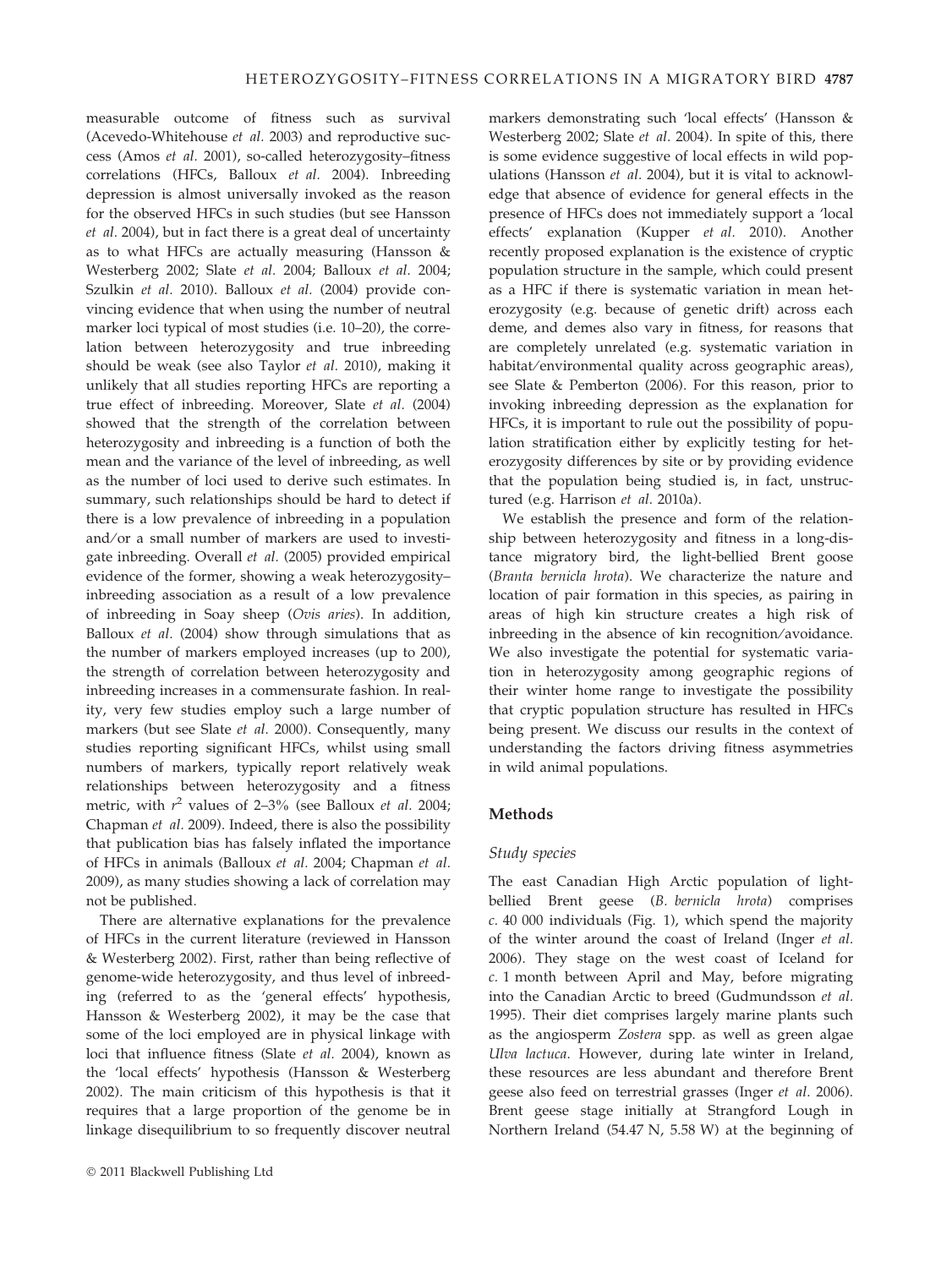

Fig. 1 Population size across years for light-bellied Brent geese. Annual counts are made in October each year and synchronized over 1–2 days in Ireland, Iceland, Britain, Jersey and northern France.

winter to exploit a high abundance of nutrient-dense marine plants (Inger et al. 2006), thereafter dispersing to their core wintering areas around the coast of Ireland from November to March, to which they are highly site-faithful between years (Harrison et al. 2010a).

#### Sample collection

Birds were captured at multiple sites in Ireland and Iceland using cannon nets, and in the Canadian Arctic breeding grounds by herding into v-nets (during breeding the adults are moulting and thus flightless). Birds were fitted with unique colour leg rings, aged as adult or juvenile by plumage, and sexed by cloacal examination. Blood samples were taken and stored in absolute ethanol in 1.5-mL screw-top, o-ring sealed microfuge tubes.

#### Pair formation

Detailed information regarding methods of field observations of birds can be found in Inger et al. (2010). To assign location of pair formation, we extracted all data from individuals whose breeding status was observed to change over the course of the annual cycle from singleton (unpaired) to associated (paired). To assign singletons, we used only birds that had been explicitly labelled as unassociated in the database, which can be assessed unambiguously in the field. To assess the change in status, we used only records for birds that were observed three times or more as associated after the initial change in status, to avoid errors caused by mis-assigning birds as paired when they are in fact still singletons. For each case, we recorded the location of the change in status, based on the following categories: Early Winter (EW), any pairing occurring in Strangford Lough in September–October; Core Winter (CW), pairing during the core period of winter; Winter (W), pairing that occurred at some point in winter but the

individual was observed as a singleton during EW and paired in CW; Staging (S), pairing during Icelandic staging; Winter⁄ Staging (WS), individual was observed as singleton during winter and paired during S; Staging ⁄Winter (SW), individual was observed as a singleton during staging in year  $t$  and associated in winter in year  $t + 1$ ; Unassigned (between Winter year  $t$  and Winter year  $t + 1$ ). We calculated Bayesian 95% credible intervals for the proportions of pairings at each location using the methods of McCarthy (2007) to reflect the degree of precision of the estimates given the sample size of pairings occurring at each stage.

#### Heterozygosity

We used data from 1108 individuals genotyped using the 15 microsatellite loci detailed in Harrison et al. (2010b) to calculate heterozygosity estimates using the <sup>R</sup> package 'Rhh' (Alho et al. 2010) in <sup>R</sup> v2.12.2 (R Development Core Team 2010). We calculated both internal relatedness (IR, Amos et al. 2001) and homozygosity by loci (HL, Aparicio et al. 2007) to test the sensitivity of the models to the choice of heterozygosity measure. We also calculated a heterozygosity–heterozygosity correlation (Balloux et al. 2004) using the 'hh' function, which repeatedly and randomly divides the loci in half and calculates the correlation between them. If neutral markers such as microsatellites carry information about genome-wide levels of heterozygosity, then comparing two random subsets of such markers should yield a positive, significant correlation (Balloux et al. 2004; Alho et al. 2010). We ran 100 randomizations of the markers for both the IR and the heterozygosity by loci (HL) estimates of heterozygosity.

#### Reproductive success

We used the IBGRG database to assign number of offspring produced by the 1108 birds for which we had information on heterozygosity. For each annual cycle (October–September), we took the maximum number of juveniles recorded for each bird as their estimate of reproductive success. When assigning birds as nonbreeders (zero offspring), we considered only birds that had been explicitly recorded as being associated to avoid bias caused by including singletons that have no breeding partner. The data for number of breeders and nonbreeders for each annual cycle are summarized in Table 1. We used the package 'MCMCglmm' (Hadfield 2010) to fit a Bayesian mixed-effects model with a Poisson error structure and a log-link to look for an effect of heterozygosity on number of juveniles produced  $(n = 1025$  records comprising 506 unique breeding pairs/individuals). We specified both heterozygosity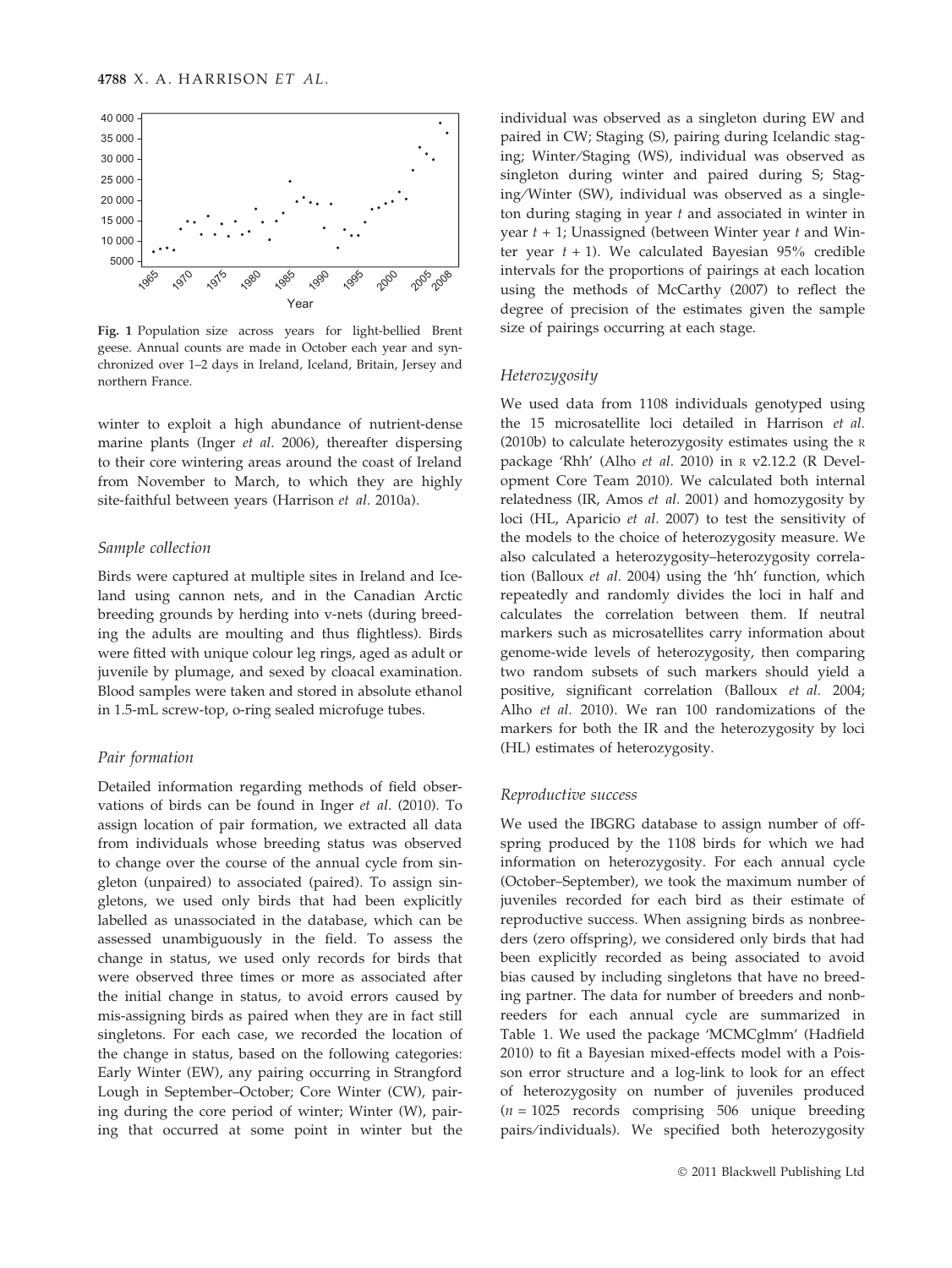Table 1 Sample sizes by annual cycle for light-bellied Brent geese (October–September).  $n$  is total number of individuals. 'Breeders' and 'Non-breeders' refer to the relative frequency of birds that did and did not reproduce, respectively

| Annual cycle           | п          | <b>Breeders</b> | Nonbreeders |
|------------------------|------------|-----------------|-------------|
| 2005/2006<br>2006/2007 | 164<br>222 | 26<br>15        | 138<br>207  |
| 2007/2008              | 382        | 145             | 237         |
| 2008/2009              | 257        | 124             | 133         |

measure (IR) and year as main effects as well as their interaction. IR was standardized prior to analysis to make regression coefficients for the effect of heterozygosity directly comparable across studies (Shielzeth 2010). The mean of IR for our data set was 0.027 with a standard deviation of 0.14. We report these data so that our estimates of the effect of standardized model can easily be converted back to the original scale (Shielzeth 2010).

We often had heterozygosity data from both members of a breeding pair and so we specified a random intercept term for breeding pair. Because of the low frequency of successful reproduction in the first 2 years (Table 1), we subsetted the data to the last 2 years and ran the same model ( $n = 639$  records comprising 435 unique breeding pairs) on the restricted data set, on the basis that with such low variance in productivity in 2 years, asymmetries among individuals would be hard to detect. We suppressed the global intercept to prevent parameter estimates being expressed as the difference from the first year of data (2005/2006). Raw data of reproductive success by year are presented in Fig 2.

### Single-locus effects

To test for the possibility that local, rather than general, effects were driving the observed HFCs, we ran a multiple regression following Szulkin et al. (2010) where each locus ( $n = 15$ ) was included as an individual predictor and coded as 0 or 1 for homozygous/ heterozygous, respectively. Missing genotypes were replaced with the mean heterozygosity for that locus (Szulkin et al. 2010; see also Chapman & Sheldon 2011). If this model explains more variation than a basic model where MLH is included as a single predictor, then this lends support to the local effects hypothesis. We used only the last 2 years of data for this mode to avoid overparameterizing the model by having to specify year and its interactions with the 15 separate locus predictors. We then compare this model to its equivalent where only MLH is fitted as a main effect. To calculate the F ratio, we followed the formula outlined in Szulkin et al. (2010) and used the posterior mode of the deviance calculated for each model in our calculations.



Fig. 2 Relationship between multilocus heterozygosity (measured as internal relatedness) and reproductive success for four successive years in light-bellied Brent geese. A significant heterozygosity–fitness correlation was found only for the latter 2 years of the data set (2007/2008 and 2008/2009, Table 2), when population-level variance in breeding success was high enough for the asymmetry between more and less heterozygous individuals to be detectable (Table 1).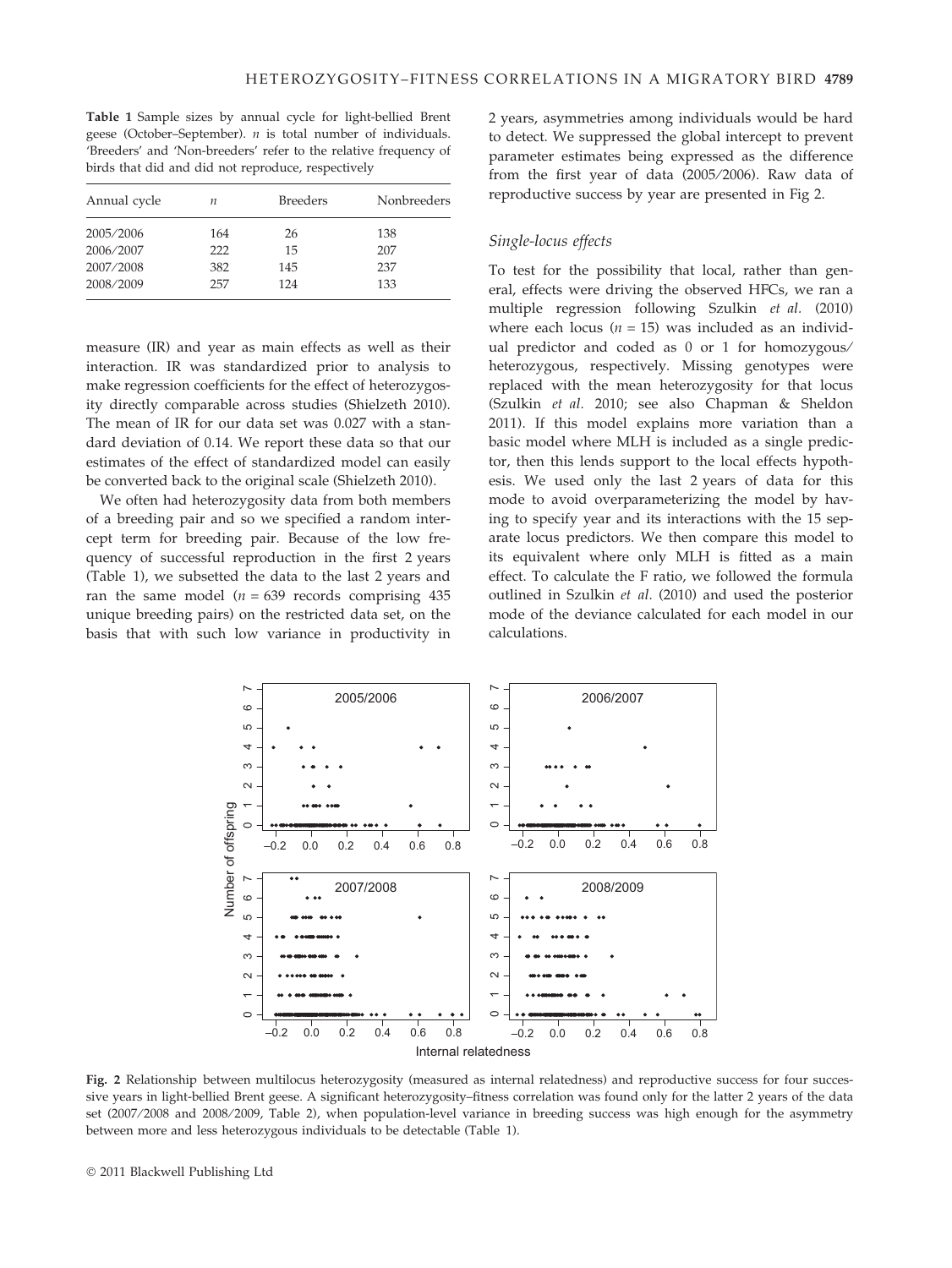#### Classifying loci as functional or neutral

To assess the potential for the loci employed in this study to be functional, we followed the guidelines of Olano-Marin et al. (2011) by assessing homology of the microsatellite sequences to avian expressed-sequence tags (ESTs). We performed a BLAST search of all sequences against the EST databases of both chicken (Gallus gallus) and zebra finch (Taeniopygia guttata) using the NCBI blast suite (http://blast.ncbi.nlm.nih.gov/). For each organism, we queried only the EST database for that species and optimized for both 'somewhat similar sequences (blastn)' and 'highly similar sequences (megablast)' in the programme selection. Details of genomic location of these loci in both zebra finch and chicken can be found in Harrison et al. (2010b), fig. 1.

## Estimating the correlation between heterozygosity and fitness using a multiresponse model

We fitted reproductive success and heterozygosity as a multivariate response using MCMCglmm. We fitted separate models for the first 2 years of data  $(n = 386)$ , last 2 years of data ( $n = 639$ ) and finally a model using data from all years ( $n = 1025$ ). This allowed us to estimate the form of the variance/covariance matrix between the two variables, and consequently the correlation between them. We extracted the posterior correlation between terms in the variance/covariance matrix (see Data S1 material for code, Supporting information).

# Heterozygosity differences by site

Of the 549 individuals in our sample, we censored the data to those individuals for which we had information on consistent site use  $(n = 457)$ . Birds were assigned to that site only if they had been recorded there three times within the 'Core Winter' period of November to March. Of these, we chose only those where we had at least 10 representatives from each site  $(n = 415$  across eight sites) to ensure there were sufficient data for calculation of a reliable mean for each site. We fitted an ANOVA in MCMCglmm with heterozygosity (IR) as the response, with site as the predictor. We suppressed the intercept so that each site had its own mean calculated, rather than the parameter estimate being expressed as the difference from the first site's mean.

#### MCMCglmm models and diagnostics

Model code for all MCMCglmm Models and priors can be found in Data S1 (Supporting information). All

MCMCglmm models were run for 200 000 iterations after a burnin of 20 000 and a thinning interval of 200 to yield a final sample of 1000 iterations per chain. Autocorrelation for the MCMC chains of both fixed effects and variance of all models was assessed using the 'autocorr' function in R. Autocorrelation between successive stored iterations for all chains was low (all values <0.1). Convergence of chains was assessed and calculated using the Gelman–Rubin diagnostic statistic (Gelman & Rubin 1992) in the coda package (Plummer et al. 2010) by running all models in duplicate with overdispersed starting values and comparing the mixing properties of chains between identical models. All models showed adequate convergence (multivariate potential scale reduction factors all <1.05).

Univariate priors. For all models, we specified uninformative inverse Gamma priors (Hadfield 2010) with the mean of the univariate inverse Wishart distribution set to 1 and a degree-of-belief parameter  $(v)$  set to 0.002 for both random effects (group and unit level) variance components. MCMCglmm fits a unit-level variance component to allow the extra-Poisson variation in the data to be modelled as additive overdispersion on the link scale (Nakagawa & Shielzeth 2010). As such, an estimate of zero implies the data follow a standard Poisson distribution. To test the sensitivity of the analyses to choice of priors, we reran all models with  $v$  set to both 2 and 0 and found that posterior estimates for all models were insensitive to choice of prior. Details of priors for this model can be found in Data S1 (Supporting information).

Multivariate priors. For the multiresponse model, we specified an uninformative inverse Wishart prior, parameterized with a  $2 \times 2$  matrix and  $v = 2$  (as there are two response variables) for both the group- and the unit-level (R and G) random effects. We also specified an empty (zero) variance/covariance matrix. Details of priors for this model can be found in Data S1 (Supporting information).

#### Results

#### Heterozygosity–fitness correlations

MultiLocus heterozygosity. We found that increased heterozygosity had a significant positive effect on number of juveniles produced in 2 of 4 years of our data set (IR\*Year interactions for 2007/2008 and 2008/2009, Table 2). Heterozygosity was also significant as a main effect when running a separate model using only the latter 2 years of the data set (standardized IR, mean =  $-0.2$ ,  $95\%$  CI =  $-0.36$  to  $-0.04$  N.B. The parame-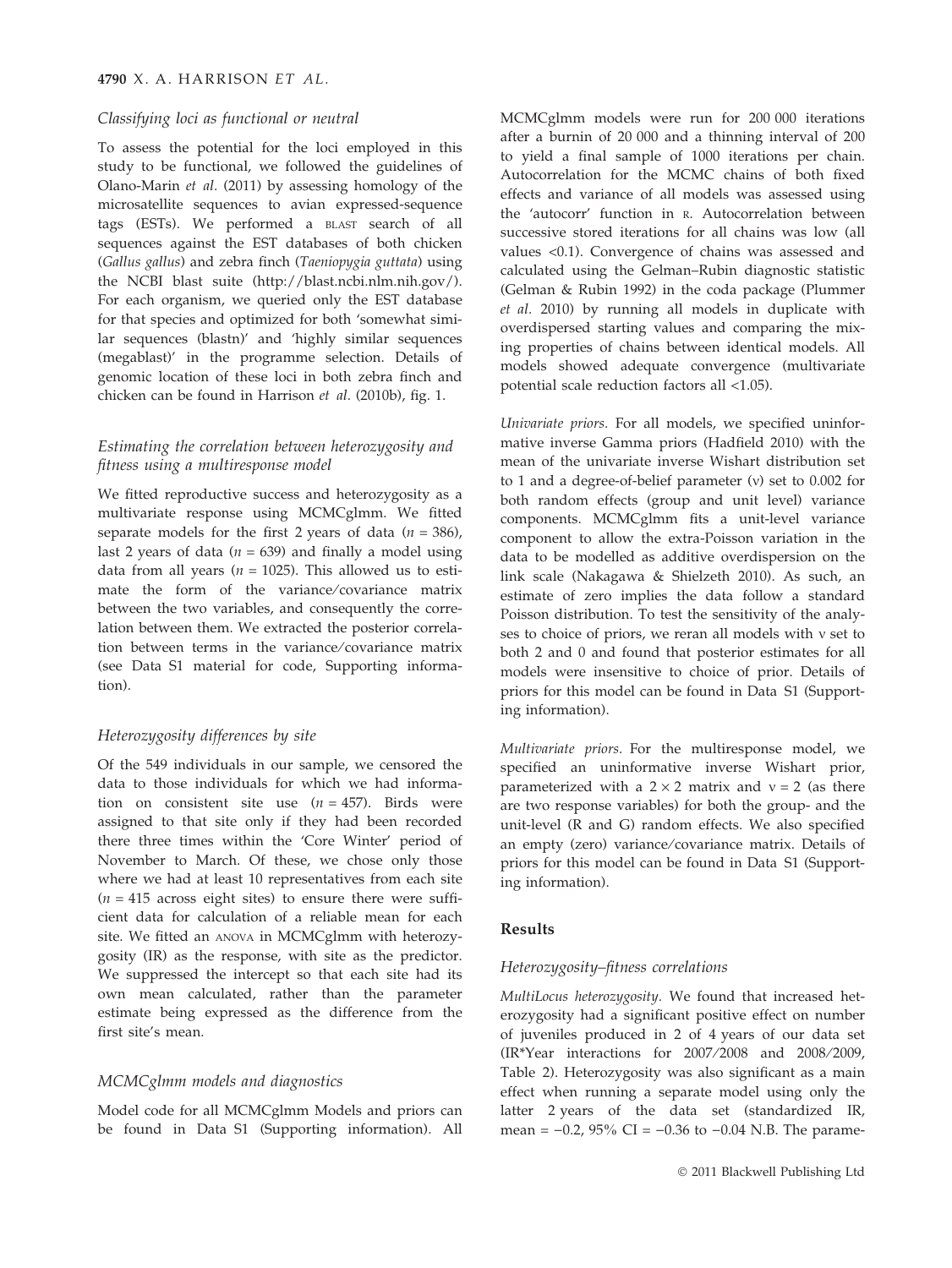Table 2 Parameter estimates from a Bayesian mixed-effects model fitted using MCMCglmm investigating the interaction between heterozygosity (IR) and year. Estimates in bold are significant (95% credible intervals do not cross zero). All estimates are on the log scale. The predictor IR was standardized prior to analysis to make coefficient estimates comparable across studies (Shielzeth 2010). 'Pair' variance is the variance estimate of the group-level (categorical) random effect

| Variable                 | Mean     | $95\%$ CI              |
|--------------------------|----------|------------------------|
| <b>IR</b>                | 0.244    | $-0.056$ to 0.56       |
| 2005/2006                | $-2.447$ | $-2.93$ to $-1.9$      |
| 2006/2007                | $-3.271$ | $-3.86$ to $-2.7$      |
| 2007/2008                | $-0.918$ | $-1.18$ to $-0.67$     |
| 2008/2009                | $-0.638$ | $-0.9$ to $-0.38$      |
| IR*2006/2007             | 0.261    | $-0.22$ to $0.74$      |
| IR*2007/2008             | $-0.459$ | $-0.82$ to $-0.05$     |
| IR*2008/2009             | $-0.453$ | $-0.83$ to $-0.056$    |
| Pair variance            | 1.09     | $0.53$ to $1.63$       |
| Additive over dispersion | 1.28     | $0.8 \text{ to } 1.82$ |
|                          |          |                        |

IR, internal relatedness.

ter estimate for IR is negative because less heterozygous individuals have a higher IR score). There was no evidence for heterozygosity by year interaction (mean =  $-0.02$ ,  $95\%$  CI =  $-0.29$  to 0.39) or year effect (mean = 0.22, 95% CI =  $-0.03$  to 0.49), suggesting the effect of heterozygosity was similar across the 2 years.

Correlation between heterozygosity and fitness from the multiresponse model. Using the latter 2 years of the data set ( $n = 639$ ), the correlation between heterozygosity and fitness was estimated to be  $-0.27$  with a 95% credible interval of  $-0.1$  to  $-0.45$ . (2 d.p.; a negative sign because a higher IR score means individuals are less heterozygous). This estimate is consistent with the mixed-effects regression, which predicts a negative effect of decreased heterozygosity on reproductive success (Table 2). Estimates of the posterior mode of the variance/covariance matrix can be found in Table S1 (Supporting information). Using all 4 years of data ( $n = 1025$ ), the correlation was estimated as  $-0.16$  (95%)  $CI -0.34$  to 0.05), and finally using only the first 2 years of data ( $n = 386$ ), the correlation was estimated as 0.15 (95% CI  $-0.03$  to 0.3). The fact that both sets of credible intervals cross zero is again consistent with the mixedeffects regression, showing that significant effects are not present when pooling all data across years.

Single-locus effects. Following the guidelines of Szulkin et al. (2010), when comparing a multiple regression model containing all individual loci as predictors vs. a model containing only MLH as the sole predictor, model comparison revealed no significant difference

Table 3 Heterozygosity–heterozygosity correlations (Balloux et al. 2004) for 1108 individuals using 15 microsatellite loci. Both IR and HL measures show positive, significant correlations after 100 randomizations (95% quantiles do not cross zero)

| Heterozygosity estimate | Mean $r$ | 95% Ouantile  |
|-------------------------|----------|---------------|
| IR                      | 0.3      | $0.26 - 0.34$ |
| HI.                     | 0.29     | $0.23 - 0.33$ |

IR, internal relatedness; HL, heterozygosity by loci.

between the two models ( $F_{1,14} = 0.82$ ,  $P = 0.38$ ,  $n = 639$ ). Therefore, we find no support for the hypothesis that the single-locus multiple regression explains significantly more variation than the MLH regression.

Functional vs. neutral loci. When the BLAST search was optimized for 'highly similar sequences', we found no homologies to ESTs for either chicken or zebra finch. Only one locus (Bbh043) showed limited homology to an EST sequence when the BLAST search was optimized for 'somewhat similar sequences', the chicken ChEST362b10 cDNA clone (Accession Number BU359727.1) located on the W chromosome. However, our previous work has shown no pattern of sex linkage of this marker that would be consistent with presence on the W chromosome (Harrison et al. 2010b), and query coverage was only 46%, suggesting this homology is spurious. Therefore, with obvious caveats regarding the power of this approach, we suggest that none of the other loci employed in this study showed homology to ESTs in either the zebra finch or the chicken genomes, which following the example of Olano-Marin et al. (2011) suggests that all of the loci we employ here can be considered 'neutral'.

#### Heterozygosity–heterozygosity correlations

We found a positive and significant correlation between randomly assigned subsets of loci following the method of Balloux et al. (2004) (Table 3). The correlations were robust to the choice of heterozygosity measure used. Mean correlation coefficient for the IR estimate of heterozygosity after 100 random draws was 0.3, leading to an  $r^2$  of 9%. These estimates are consistent with the expected  $r^2$  for HHC given the modest number of markers employed (15) (Balloux et al. 2004).

## Heterozygosity differences by site

We found no significant differences in mean heterozygosity among sites (all pairs of 95% Credible Intervals overlap, Table S2, Supporting information). Three sites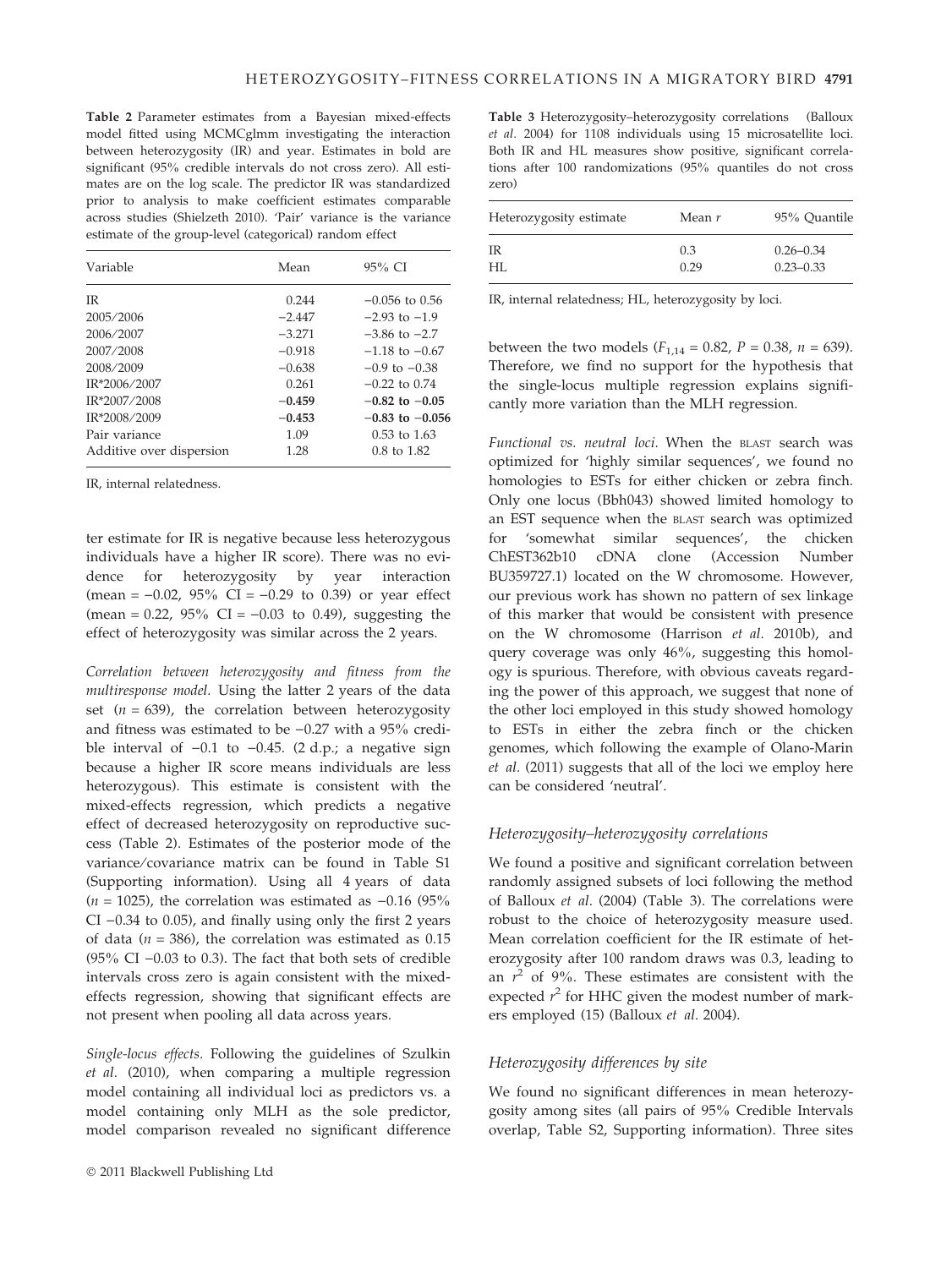

Fig. 3 Histogram of location of pair formation in 96 breeding pairs of Light-bellied Brent geese (Branta bernicla hrota). All assignments, expressed as proportions of the total (96), including multiseason assignments where we could not be certain of location. Location codes: EW, Early Winter; S, Staging; W, During Early or Core Winter; CW, Core Winter; WS, Between Winter and Staging; SW, Between Staging year  $t$  and Winter year  $t + 1$  (possible breeding ground pairing); U, Unassigned (between Winter year  $t$  and Winter year  $t + 1$ . Bars are 95% credible intervals, calculated following the methods of McCarthy (2007). Raw counts of number of pairings are presented below location codes.

(Dundrum, Dungarvan and Tralee) were estimated to have nonzero means (credible intervals do not cross zero) whilst the remaining sites (Carlingford, Strangford, Dublin, Sligo and Wexford) had means that could not be distinguished from zero.

#### Pair formation

Of the 96 records of pair formation, 33% were found to occur during the 'Core Winter' period in Ireland (typically November–March), whilst 11% occurred during the 'Early Winter' period, where the majority of the population mix in Strangford Lough, Northern Ireland, at the beginning of the season (Inger 2006). A further 7% were identified on the Icelandic staging grounds (Fig. 3). As birds were observed as singletons in one season and associated in the next, 33% could not be assigned a definitive single season location. Of these, four were observed to have occurred between Staging in May and the following winter and thus could potentially represent pairing on the breeding ground. Approximately 14% were 'Unassigned' as the pairing could have occurred in any of the three major seasons

(Winter, Staging or Breeding). All proportions are shown with 95% credible intervals following the methods of McCarthy (2007).

#### Discussion

The HFCs that we observed were only detectable in years with sufficient variation in productivity to result in an asymmetry among individuals of different heterozygosity. This has important implications for the investigation of HFCs, as studies that thus far have failed to detect their presence may simply have chosen periods in which variance in reproductive success among individuals was insufficient to produce a signal. The amount of variation explained by HFCs is often low (Balloux et al.2004), and therefore if population-level productivity is influenced by substantial temporal variation in other parameters (such as environmental variation e.g. Dickey et al. 2008), detectable variation in such productivity may only occur at times where such conditions are conducive to breeding. However, we caution that the interpretation of such a pattern depends entirely on the fitness trait being measured, as Keller 1998 found that inbred individuals suffered lower survival during severe weather events. Such interactions between environment and inbreeding can thus take several forms (Armbruster & Reed 2005), but detection of the relationship between inbreeding and fitness (survival or productivity) may rely on either favourable (this study) or unfavourable (Keller 1998) environmental conditions, which will not be present at all sampling points.

We found no evidence that a model containing all loci as individual predictors performed better than the simple model containing only a MLH measure. Moreover, we observed a positive, significant heterozygosity–heterozygosity correlation between random sets of our markers ( $r = 0.3$ ,  $r^2 = 9\%$ ), which is consistent with the idea that neutral marker heterozygosity is representative of genome-wide heterozygosity, and therefore inbreeding (Balloux et al. 2004; Slate et al. 2004) in light-bellied Brent geese. Moreover, the degree of correlation we observed was consistent with the expected value derived from the simulations of Balloux et al. (2004) using a similar number of markers. Following Slate et al. (2004), these data suggest that the mean and variance of inbreeding in light-bellied Brent geese must be relatively high, allowing us to detect such a signal with a modest number of markers. Our previous work has shown that adult Brent geese show a high degree of site fidelity and that this fidelity is culturally inherited from parents during the first year of life (Harrison et al. 2010a). Because family lineages will consistently show fidelity to the same sites, there is likely signifi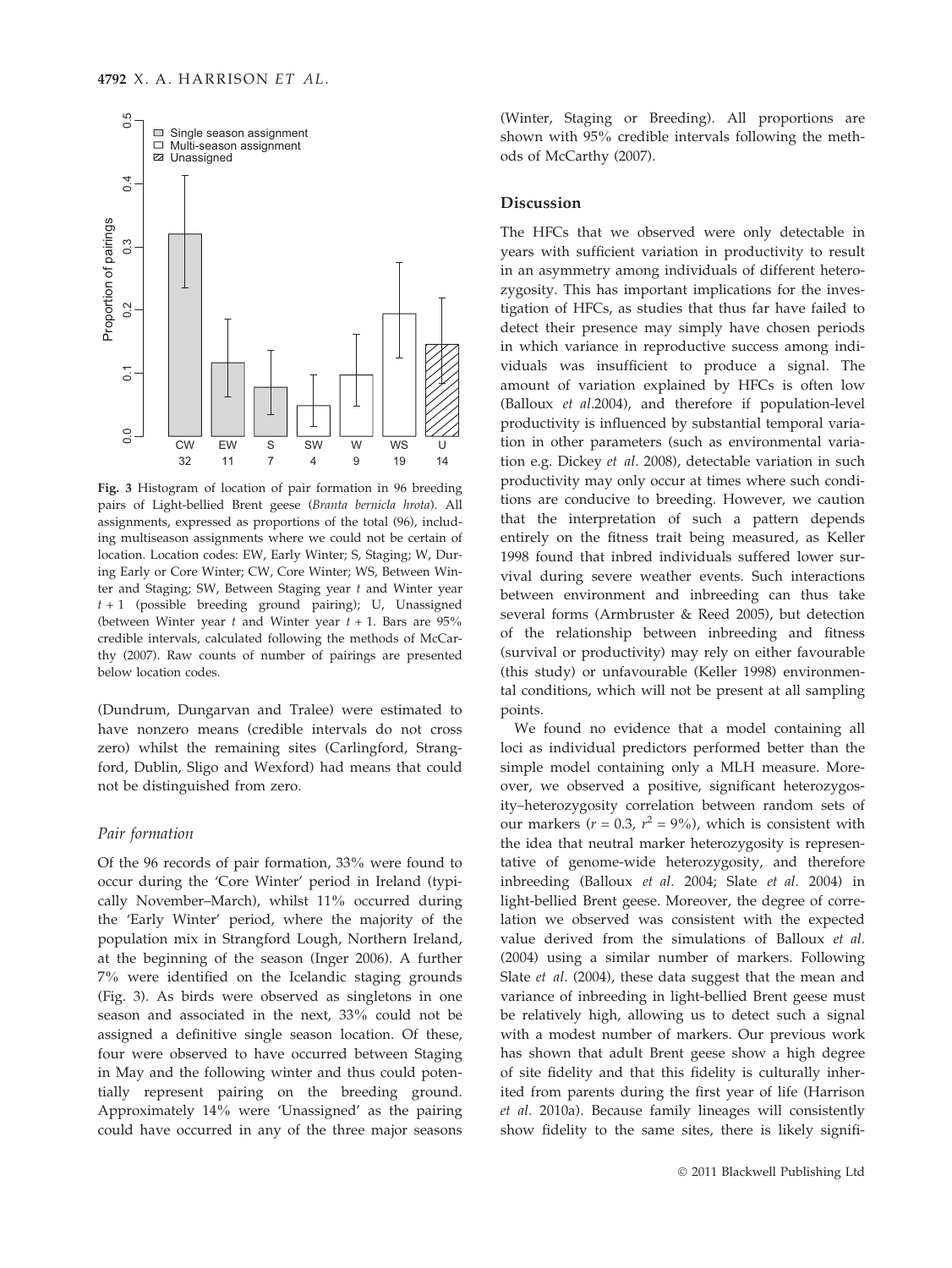cant kin structure within discrete areas on both the wintering and the staging grounds (Harrison et al. 2010a). As such, our data on pair formation provide complementary support to the general effects hypothesis, as we have shown that a large proportion of pairings occur during 'Core Winter' where this kin structure operates, and could thus give rise to consanguineous matings.

Whilst it has been suggested that cryptic population stratification could drive HFCs even in the absence of both local and general effects (Slate & Pemberton 2006), we have previously shown that there is no genetic structure in the light-bellied Brent goose (Harrison et al. 2010a). Moreover, we found no evidence of any differences in mean heterozygosity on a site-by-site basis (see Table S2, Supporting information) as would be predicted by this hypothesis. We therefore discount the population structure hypothesis as being highly unlikely to be the driver of the HFCs observed in this study. Finally, using a multivariate response model, we estimated the correlation between IR and reproductive success to be  $-0.27$  (95% CI  $-0.1$  to  $-0.45$ ) using the latter 2 years of the data set only. Consistent with the mixed-effects regression, repeating this analysis with the entire 4 year data set (mean 0.16;  $95\%$  CI -0.34 to 0.05), or using only the first 2 years (mean 0.15; 95% CI  $-0.04$  to 0.3), showed no significant correlation (credible intervals cross zero), suggesting that the effect of heterozygosity is not consistent across years. We suggest estimates of this nature should be calculated routinely for studies involving HFCs, as they are of high utility in showing the magnitude of effect of differences in heterozygosity among individuals. Perhaps more importantly, correlation coefficients derived this way are directly comparable across studies (Shielzeth 2010), which will prove invaluable should one wish to compare the strength of evidence for HFCs across multiple studies, species and taxa.

## Conclusion

We have demonstrated a relationship between heterozygosity and fitness in a highly vagile wild vertebrate species, most likely driven by the fact that a large proportion of pairings occur where there is a high risk of inbreeding. Estimates of correlations among random subsets of loci (Balloux et al. 2004; Alho et al. 2010) and knowledge of the likelihood of the occurrence of inbreeding make such conclusions about HFCs far more robust than evidence of HFCs being presented in isolation. We suggest that even in the presence of such evidence, it is important to explore alternative hypotheses regarding what could be driving observed patterns (e.g. Slate & Pemberton 2006). Moreover, studies investigating HFCs should ideally seek to do so across multiple generations, as we have shown that such effects can be undetectable when population-level variance in reproductive success is low.

#### Acknowledgements

We are grateful to Jon Slate for discussion of the interpretation of heterozygosity–fitness correlations. David Coltman and two anonymous referees provided comments that significantly improved an earlier version of the manuscript. XAH thanks Ned Dochtermann for advice regarding priors and variance/covariance matrices for multivariate models in MCMCglmm. Genotyping work was carried out at the NERC Biomolecular Analysis Facility at Sheffield. XAH thanks Terry Burke, Deborah Dawson, Gavin Horsburgh and Andy Krupa for training in molecular techniques.

#### References

- Acevedo-Whitehouse K, Gulland F, Greig D, Amos W (2003) Inbreeding: disease susceptibility in California sea lions. Nature, 422, 35.
- Alho J, Valimaki K, Merila J (2010) Rhh: an R extension for estimating multilocus heterozygosity and heterozygosityheterozygosity correlation. Molecular Ecology Resources, 10, 720–722.
- Amos W, Worthington Wilmer J, Fullard K et al. (2001) The influence of parental relatedness on reproductive success. Proceedings of the Royal Society of London. Series B: Biological Sciences, 268, 2021.
- Aparicio JM, Ortego J, Cordero PJ (2006) What should we weigh to estimate heterozygosity, alleles or loci? Molecular Ecology, 15, 4659–4665.
- Armbruster P, Reed DH (2005) Inbreeding depression in benign and stressful environments. Heredity, 95, 235–242.
- Balloux F, Amos W, Coulson T (2004) Does heterozygosity estimate inbreeding in real populations? Molecular Ecology, 13, 3021–3031.
- Chapman JR, Sheldon BC (2011) Heterozygosity is unrelated to adult fitness measures in a noninbred population of great tits (Parus major). Journal of Evolutionary Biology, 24, 1715–1726.
- Chapman JR, Nakagawa S, Coltman DW, Slate J, Sheldon BC (2009) A quantitative review of heterozygosity-fitness correlations in animal populations. Molecular Ecology, 18, 2746–2765.
- Coltman DW, Pilkington JG, Smith JA, Pemberton JM (1999) Parasite-mediated selection against inbred Soay sheep in a free-living, island population. Evolution, 53, 1259–1267.
- Crnokrak P, Roff DA (1999) Inbreeding depression in the wild. Heredity, 83, 260–270.
- Dickey MH, Gauthier G, Cadieux C (2008) Climatic effects on the breeding phenology and reproductive success of an arctic-nesting goose species. Global Change Biology, 14, 1973– 1985.
- Gelman A, Rubin DB (1992) Inference from iterative simulation using multiple sequences (with discussion). Statistical Science, 7, 457–511.
- Gudmundsson G, Benvenuti S, Alerstam T, Papi F, Lilliendahl K, Akesson S (1995) Examining the limits of flight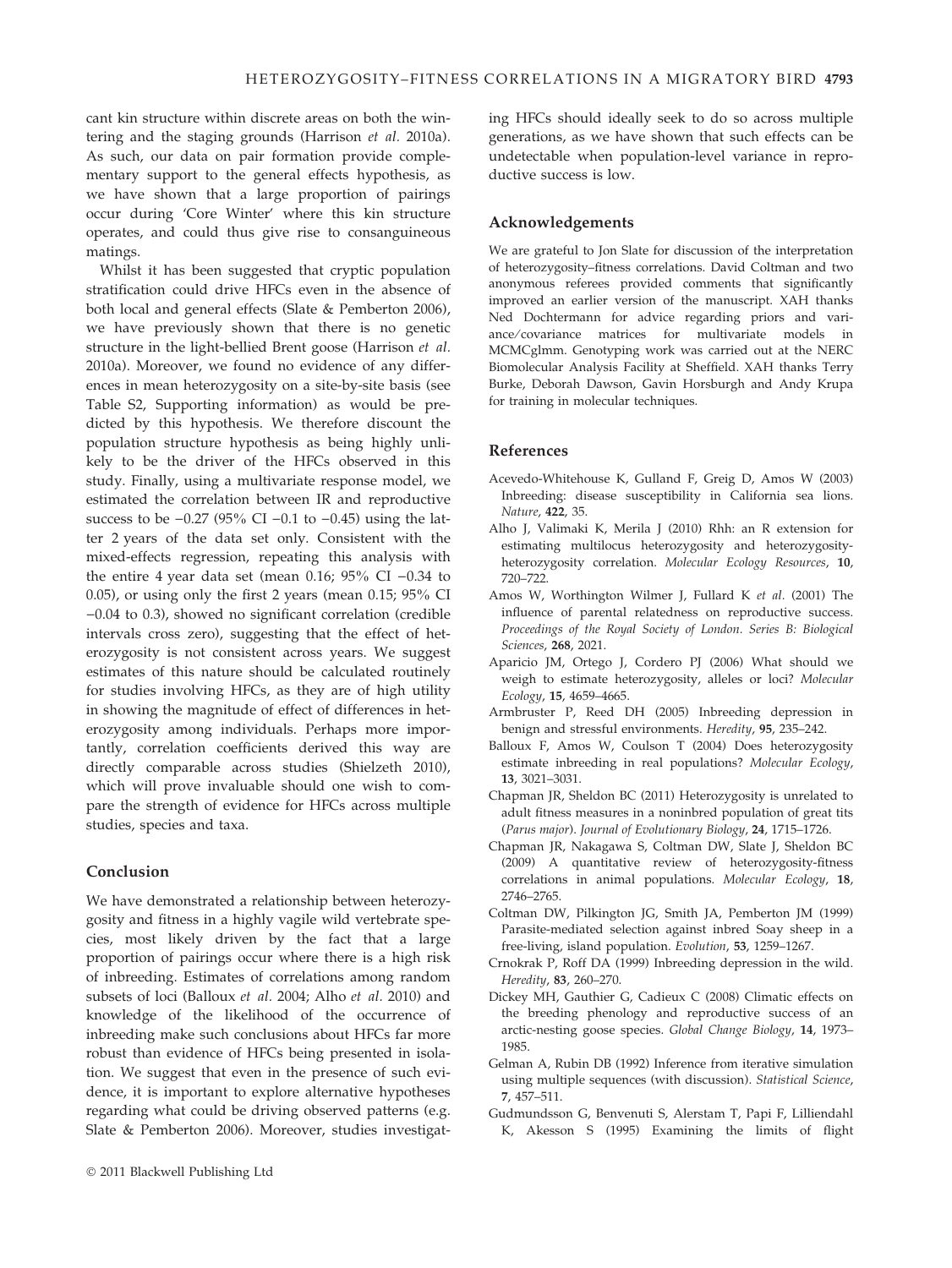orientation and performance – satellite tracking of Brent geese migrating over the Greenland ice cap. Proceedings of the Royal Society of London Series B: Biological Sciences, 261, 73–79.

- Hadfield JD (2010) MCMC methods for multi–response generalised linear mixed models: the MCMCglmm R package. Journal of Statistical Software, 33, 1–22.
- Hansson B, Westerberg L (2002) On the correlation between heterozygosity and fitness in natural populations. Molecular Ecology, 11, 2467–2474.
- Hansson B, Westerdahl H, Hasselquist D, Akesson M, Bensch S (2004) Does linkage disequilibrium generate heterozygosity-fitness correlations in great reed warblers? Evolution, 58, 870–879.
- Harrison XA, Tregenza T, Inger R et al. (2010a) Cultural inheritance drives site fidelity and migratory connectivity in a long-distance migrant. Molecular Ecology, 19, 5484–5496.
- Harrison XA, Dawson DA, Horsburgh GJ, Tregenza T, Bearhop S (2010b) Isolation, characterisation and predicted genome locations of Light-bellied Brent goose (Branta bernicla hrota) microsatellite loci (Anatidae, AVES). Conservation Genetics Resources, 2, 365–371.
- Inger R, Bearhop S, Robinson JA, Ruxton G (2006) Prey choice affects the trade-off balance between predation and starvation in an avian herbivore. Animal Behaviour, 71, 1335– 1341.
- Inger R, Ruxton G, Newton J et al. (2006) Temporal and intrapopulation variation in prey choice of wintering geese determined by stable isotope analysis. Journal of Animal Ecology, 75, 1190–1200.
- Inger R, Harrison XA, Ruxton G et al. (2010) Carry-over effects reveal reproductive costs in a long-distance migrant. Journal Of Animal Ecology, 79, 974–982.
- Keller LF (1998) Inbreeding and its fitness effects in an insular population of song sparrows (Melospiza melodia). Evolution, 52, 240–250.
- Keller LF, Waller DM (2002) Inbreeding effects in wild populations. Trends in Ecology & Evolution, 17, 230–241.
- Keller LF, Grant PR, Grant BR, Petren K (2002) Environmental conditions affect the magnitude of inbreeding depression in survival of Darwin's finches. Evolution, 56, 1229–1239.
- Kupper C, Kosztolanyi A, Augustin J, Dawson D, Burke T, Szekely T (2010) Heterozygosity-fitness correlations of conserved microsatellite markers in Kentish plovers Charadrius alexandrinus. Molecular Ecology, 19, 5172–5185.
- McCarthy MA (2007) Bayesian Methods for Ecology. Cambridge University Press, Cambridge, MA.
- Nakagawa S, Shielzeth H (2010) Repeatability for Gaussian and non-Gaussian data: a practical guide for biologists. Biological Reviews, 85, 935–956.
- Olano-Marin J, Mueller JC, Kempenaers B (2011) Correlations between heterozygosity and reproductive success in the blue tit (Cyanistes caeruleus): an analysis of inbreeding and single locus effects. Evolution, in press, doi: 10.1111/j.1558-5646. 2011.01369.x.
- Overall A, Byrne K, Pilkington J, Pemberton JM (2005) Heterozygosity, inbreeding and neonatal traits in Soay sheep on St Kilda. Molecular Ecology, 14, 3383–3393.
- Pemberton JM (2008) Wild pedigrees: the way forward. Proceedings of the Royal Society B: Biological Sciences, 275, 613.
- Plummer M (2010) JAGS (Just Another Gibbs Sampler) Version 2.2. 0. User Manual. http://mcmc-jags.sourceforge.net/.
- R Development Core Team (2010) R: A Language and Environment for Statistical Computing. R Foundation for Statistical Computing, Vienna, Austria.
- Shielzeth H (2010) Simple means to improve the interpretability of regression coefficients. Methods in Ecology and Evolution, 1, 103–113.
- Slate J, Pemberton J (2006) Does reduced heterozygosity depress sperm quality in wild rabbits (Oryctolagus cuniculus)? Current Biology, 16, R790–R791.
- Slate J, Kruuk LE, Marshall TC, Pemberton JM, Clutton-Brock TH (2000) Inbreeding depression influences lifetime breeding success in a wild population of red deer (Cervus elaphus). Proceedings of the Royal Society B: Biological Sciences, 267, 1657–1662.
- Slate J, David P, Dodds K et al. (2004) Understanding the relationship between the inbreeding coefficient and multilocus heterozygosity: theoretical expectations and empirical data. Heredity, 93, 255–265.
- Szulkin M, Sheldon BC (2008) Dispersal as a means of inbreeding avoidance in a wild bird population. Proceedings of the Royal Society B: Biological Sciences, 275, 703.
- Szulkin M, Bierne N, David P (2010) Heterozygosity-fitness correlations: a time for reappraisal. Evolution, 64, 1202–1217.
- aylor S, Sardell R, Reid J et al. (2010) Inbreeding coefficient and heterozygosity-fitness correlations in unhatched and hatched song sparrow nestmates. Molecular Ecology, 19, 4454– 4461.
- Wang J (2002) An estimator for pairwise relatedness using molecular markers. Genetics, 160, 1203–1215.

X.A.H. is a Postdoctoral Researcher at the Centre for Ecology and Conservation, University of Exeter, where he studies aspects of dispersal, kin structure and inbreeding avoidance in wild bird populations. S.B. is a Professor of Animal Ecology at the Centre for Ecology and Conservation. His research interests centres on the causes and consequences of individual variation in behaviour with a particular focus on foraging and migration ecology. R.I. is a Postdoc interested in the trophic ecology of vertebrates, with particular focus on the use of stable isotopes. K.C. was formerly a research biologist at the Wildfowl and Wetlands Trust (WWT) and currently works as a conservation biologist for the Royal Society for the Protection of Birds (RSPB). His research focuses on the conservation and management of Brent geese and other priority species. G.A.G. is a senior researcher at the Icelandic Institute of Natural History, still focused on the subject of his Ph.D. thesis – migration strategies of birds breeding in the High Arctic. D.J.H. is a senior lecturer in population ecology in the Centre for Ecology and Conservation. He has key interests in the maintenance of biodiversity, empirical modeling of population dynamics, and ecological statistics. G.Mc.E. is the administrator of the Irish Brent Goose Research Group database, and maintains active research interests in a number of Anatidae species, including Brent and Greenland White-fronted Geese, and Whooper swans. T.T. is a Professor of evolutionary ecology at the CEC and studies taxa from insects to vertebrates in the hope of improving our understanding of speciation and the evolutionary consequences of sexual reproduction.